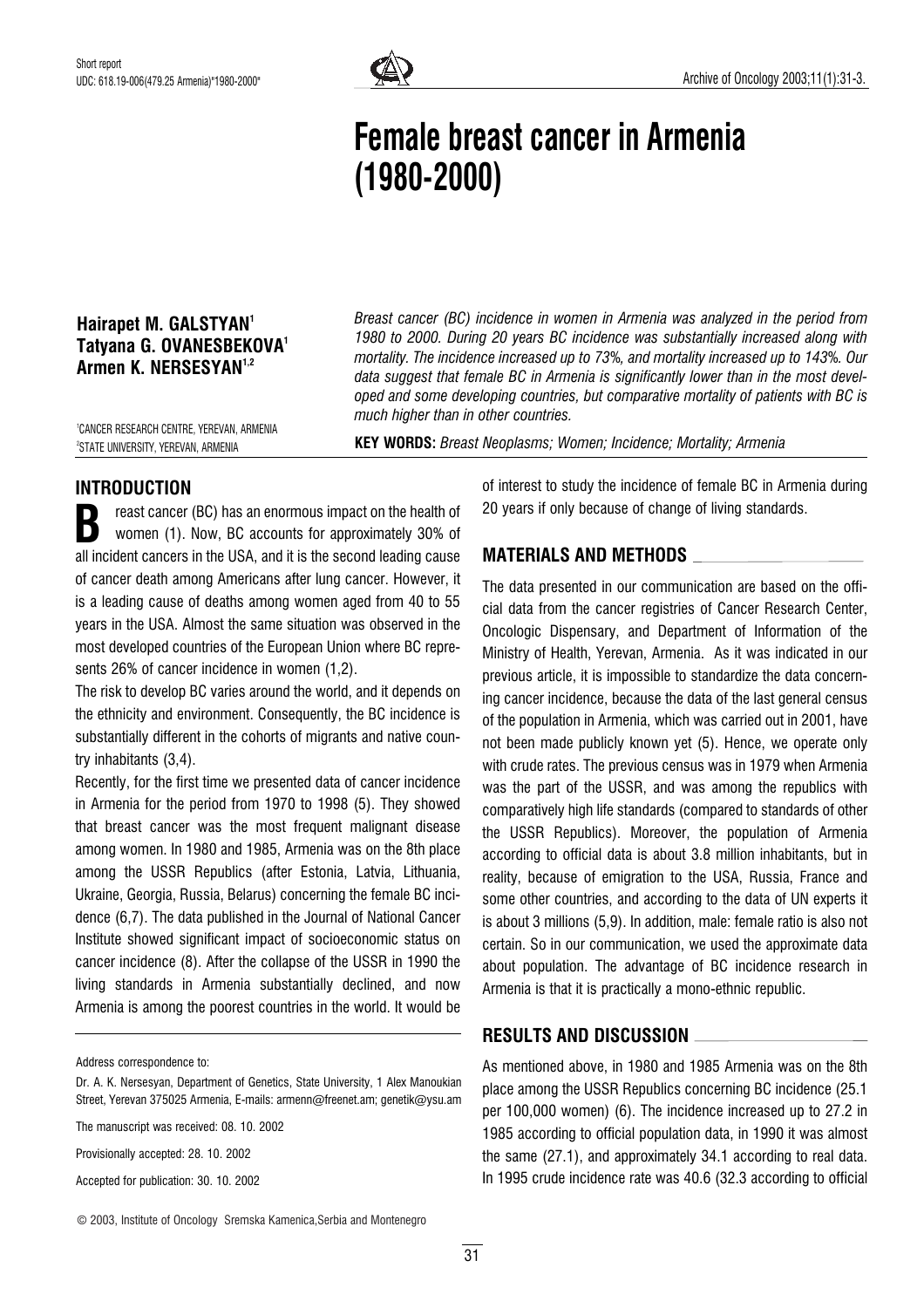#### Galstyan MH.

data), and 43.5 in 2000 (38.4 - official data). The study of tendency of BC incidence shows a permanent increase in all countries, except Cuba (4,10). The comparison with former USSR republics (Estonia, Latvia and Belarus) shows a substantially low BC incidence in Armenia than in mentioned countries, even if corrected data are used. During 20 years BC incidence in Armenia increased up to 53% (official data), but when corrected data are used, it increased up to 73.3%. In Estonia the increase was 53% for the same time period (11).

The literature data showed that high BC incidence was observed in the USA, some regions of France and UK, Malta, the Netherlands, Iceland, some regions of Switzerland, the UK and northern Italy (1,4,12). The lowest BC incidence rates were observed in the countries of eastern Europe (Poland, Belarus, Latvia, Estonia, Croatia) and France. Overall, the range of variation for BC incidence in Europe was over factor 3 (12). If Belarus, Estonia and Latvia data are low in comparison with most western countries, the data concerning Armenia are approximately 2-fold lower than Estonian ones, and hence, we can suggest that female BC incidence in Armenia is lower than in regions with comparatively low incidence rates, and it is close to that observed in Japan and Cuba (4,11).

In Armenia as well as in almost all countries, cancer incidence rates increase every year, but in whole overall cancer (including BC) incidence is low. In 2000 BC represented 18% of cancer incidence in women in Armenia vs. 26% in the European Union and 30% in the USA (1,2,4).

During mentioned period 3,447 BC patients were cured at Cancer Research Center, Yerevan, Armenia. Age of patients ranged between 20 and 85 years. Analysis of age distribution showed the following: patients from 20 to 30 years - 2.9%; from 31 to 40 years - 16.1%; from 41 to 50 years - 30.1%; from 51 to 60 years  $-31.0\%$ ; and patients 60 years and older  $-19.9\%$  (14). Among white and African-American female population the most vulnerable to BC are women aged from 70 to 79 years (14). In Japan, women aged from 45 to 64 years are at the highest risk for BC, and the overall BC incidence is 10-fold lower than in white American female population (13). Among Armenian women the most vulnerable age for BC is between 40 and 60 years. The most frequent histological type of tumors was invasive ductal carcinoma - 53.4% of all tumors (14). The vulnerable age and histological type of tumors in Armenian female population are like in Japan.

The breast cancer risk factors in Armenia are: low reproductive function, short lactation period (both factors changed dramatically during last 10-13 years), genetically determined early age at menarche and late age at menopause, high level of induced abortions. The protective factors are: frequent use of vegetables and fruits, low intake of fat of animal origin, especially during last 10 years (13).

Along with increasing BC incidence the mortality rate increased, too. It was 12.3 in 1985, 17.8 in 1990, 21.8 in 1995, and 29.4 in 2000. Hence, when BC incidence increased up to 73%, mortality increased up to 143.1%. The reasons could be found in patients' negligence and their seeing doctor when it is late to cure the disease, and in low living standards.

The ratio incidence: mortality was 1.48 in 2000, 1.86 in 1995, 2.05 in 1990 and 2.1 in 1985. In developed countries mentioned ratio is much higher than in Armenia. For example, it is about 4 in the USA, 2.8 in European Union, 2.6 in Bulgaria, Denmark and Spain, and 2.4 in Ireland. High ratio shows quality of BC treatment (4,13). The analysis of our data shows that the ratio was the highest when Armenia was a part of the USSR, and declines after the collapse of the USSR. The cause of it may be the advanced stage of tumor found at the first medical checkup and insufficient treatment of patients.

Hence, our approximate data suggest that female BC in Armenia is significantly lower than in the most developed and some developing countries, but it increases every year. However, comparative mortality of patients with BC is much higher than in developed and some developing countries, which should be a real task for the Ministry of Health of Armenia to deal with. Based on the presented data, it would be interesting to analyze BC incidence among the Armenian female emigrants in Los Angeles, who now live in another socioeconomic conditions.

|  |  |  |  |  |  |  | Table 1. Female breast cancer incidence in some countries (crude rates) |  |  |  |
|--|--|--|--|--|--|--|-------------------------------------------------------------------------|--|--|--|
|--|--|--|--|--|--|--|-------------------------------------------------------------------------|--|--|--|

| Country        | 1980              | 1985  | 1990        | 1995        | 2000        |
|----------------|-------------------|-------|-------------|-------------|-------------|
| Armenia        | 25.1              | 27.2  | 27.1        | 32.3        | 38.4        |
|                |                   |       | (official)  | (official)  | (official)  |
|                |                   |       | 34.1        | 40.6        | 43.5        |
|                |                   |       | (corrected) | (corrected) | (corrected) |
| <b>Belarus</b> | 26.9 <sup>1</sup> | 30.82 | $38.5^3$    |             |             |
| Estonia        | 46.61             | 50.42 | 52.93       | ۳           | 71.44       |
| Latvia         | 41.21             | 45.62 | 49.13       | $\sim$      |             |

- = Data are not available;  $1 = Data from (7)$ ;  $2 = Data from (6)$ ;  $3 = Data from (12)$ ;  $4 = Data from (11)$ 

#### REFERENCES

- 1. Willet WC, Rockhill B, Hankinson SE, Hunter DJ, Colditz GA, Epidemiology and nongenetic causes of breast cancer. In: Harris JR, editor. Diseases of the breast. Philadelphia: Lippincott, Williams & Wilkins; 2000. p. 175-220.
- 2. Garfunkel L, Mushinski M. U.S. cancer incidence, mortality and survival: 1973-1996. Stat Bull Metrop Insur Co 1999;80:23-32.
- **3.** Maskarines G. Breast cancer interaction between ethnicity and environment. In Vivo 2000;14:115-24.
- 4. Parkin MD, Whelan SL, Ferlay J, Raymond L, Young J. Cancer incidence in five continents, vol. VII. IARC sci Publ No 143. Lyon: Oxford University Press; 1997.
- 5. Barsegyan VS, Nersesyan AK. Cancer incidence in Armenia (1970-1998). Archive of Oncology 2000;8:187.
- 6. Dvoirin VV, Tserkovny GF, Gulaya VI, Maxinova VP. Malignant tumor morbidity in the USSR (1981-1985). Voprosi Onkologii 1988;34:1301-34.